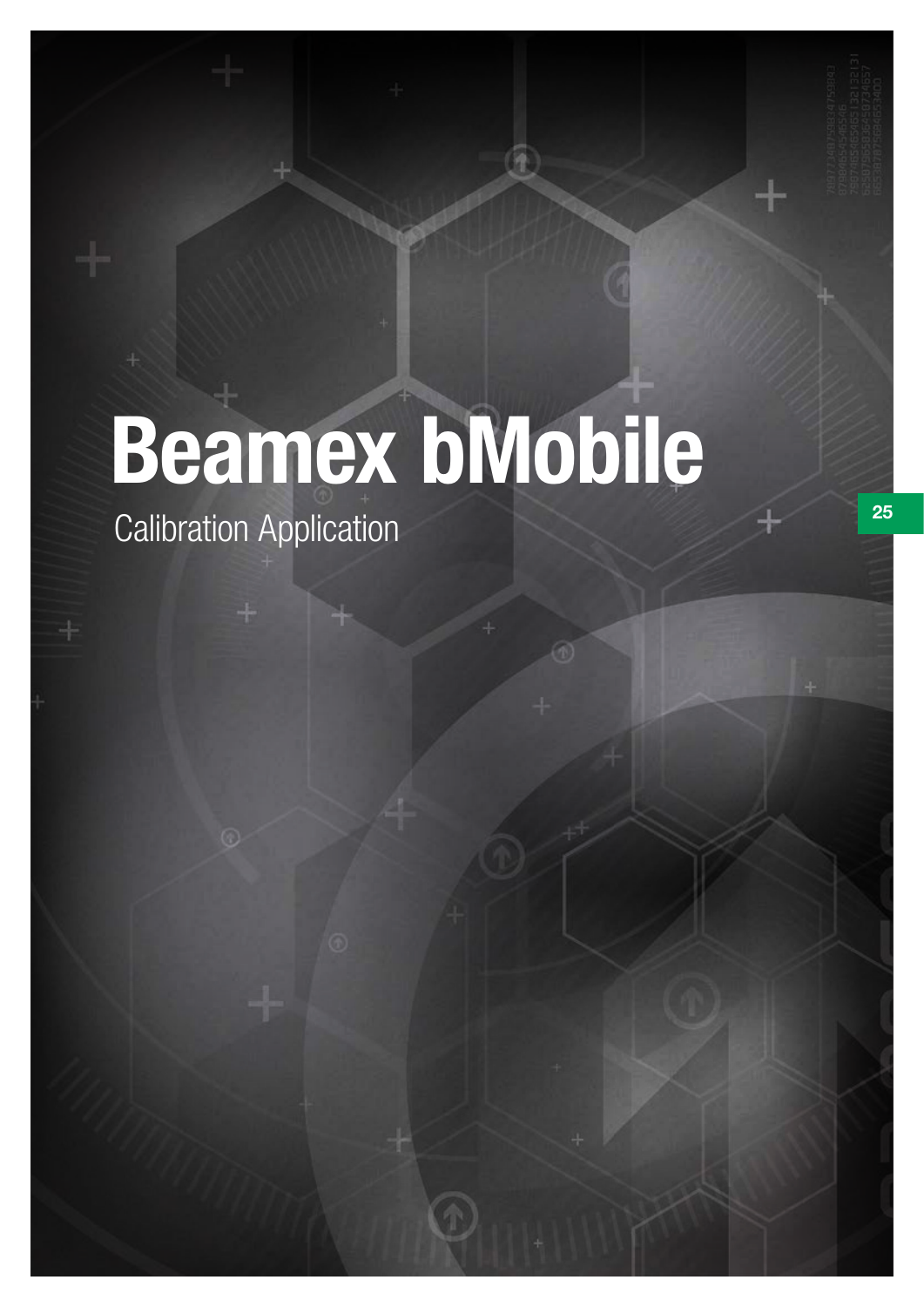# Beamex bMobile

A world

CALIBRATION APPLICATION

# Mobile Calibration **Application**

The Beamex bMobile Calibration Application is an intuitive, multi-platform solution for guided execution and documentation of field calibrations when used with Beamex CMX or Beamex LOGiCAL Calibration Management Software.

|    | part of the community of the community of the community of the community of the community of the community of the community of the community of the community of the community of the community of the community of the commun |                           |                                                 |         |  |
|----|--------------------------------------------------------------------------------------------------------------------------------------------------------------------------------------------------------------------------------|---------------------------|-------------------------------------------------|---------|--|
|    | + Direcklist.IEC60079-17. Table 2 Test positi 1.                                                                                                                                                                               |                           |                                                 |         |  |
| េធ |                                                                                                                                                                                                                                |                           | interested to that specified to the determinant |         |  |
|    | $\bullet$ $\overline{\bullet}$ .                                                                                                                                                                                               |                           |                                                 | a comer |  |
| c  | M <sub>1</sub><br>a all'aca acc                                                                                                                                                                                                | <b>SALE ALCO</b>          |                                                 |         |  |
|    | All                                                                                                                                                                                                                            | Middle & State & Listers  |                                                 |         |  |
|    | M                                                                                                                                                                                                                              |                           |                                                 |         |  |
|    | 47<br>÷                                                                                                                                                                                                                        |                           |                                                 |         |  |
|    | M                                                                                                                                                                                                                              |                           |                                                 |         |  |
|    | AB-<br><b>Daily was allowed</b>                                                                                                                                                                                                | <b>B. AND AGENT AVENU</b> |                                                 | m       |  |
|    | Area<br>timbs grands well thereby showed and the certain tiges completed as                                                                                                                                                    |                           |                                                 |         |  |
|    | A'FE<br>There are no considerable traditions of                                                                                                                                                                                |                           |                                                 |         |  |
|    | A'LL<br><b>STAGE</b>                                                                                                                                                                                                           |                           |                                                 |         |  |
|    | Atk.                                                                                                                                                                                                                           |                           |                                                 |         |  |
|    | a                                                                                                                                                                                                                              |                           | ō                                               | O       |  |

### Go paperless: improve efficiency and reduce errors!

Use either Beamex CMX or Beamex LOGiCAL Calibration Management Software to manage what to calibrate and when, and then assign the work and send the instruments to be calibrated from the calibration management software to your mobile device running bMobile. Field calibrations can be executed offline with step-by-step guidance from bMobile. The application documents and stores the calibration results securely and, when online, results can be transferred back to Beamex CMX or LOGiCAL for further data analysis or calibration certificate printing.

Together, bMobile and CMX form a powerful solution for maintenance-related inspections and weighing instrument calibrations and also reduce the risk of ALCOA violations by ensuring data integrity.

bMobile is available for iOS, Android, and Windows 10 platforms and can be downloaded for free from App Store, Google Play, or the Beamex website Download Center. You can try out bMobile without CMX or LOGiCAL using the demonstration mode. bMobile is compatible with LOGiCAL and with CMX version 2.11 or later. Weighing Instrument Calibration, Maintenance Inspection, and Beamex Mobile Security Plus options are supported in bMobile if activated in CMX.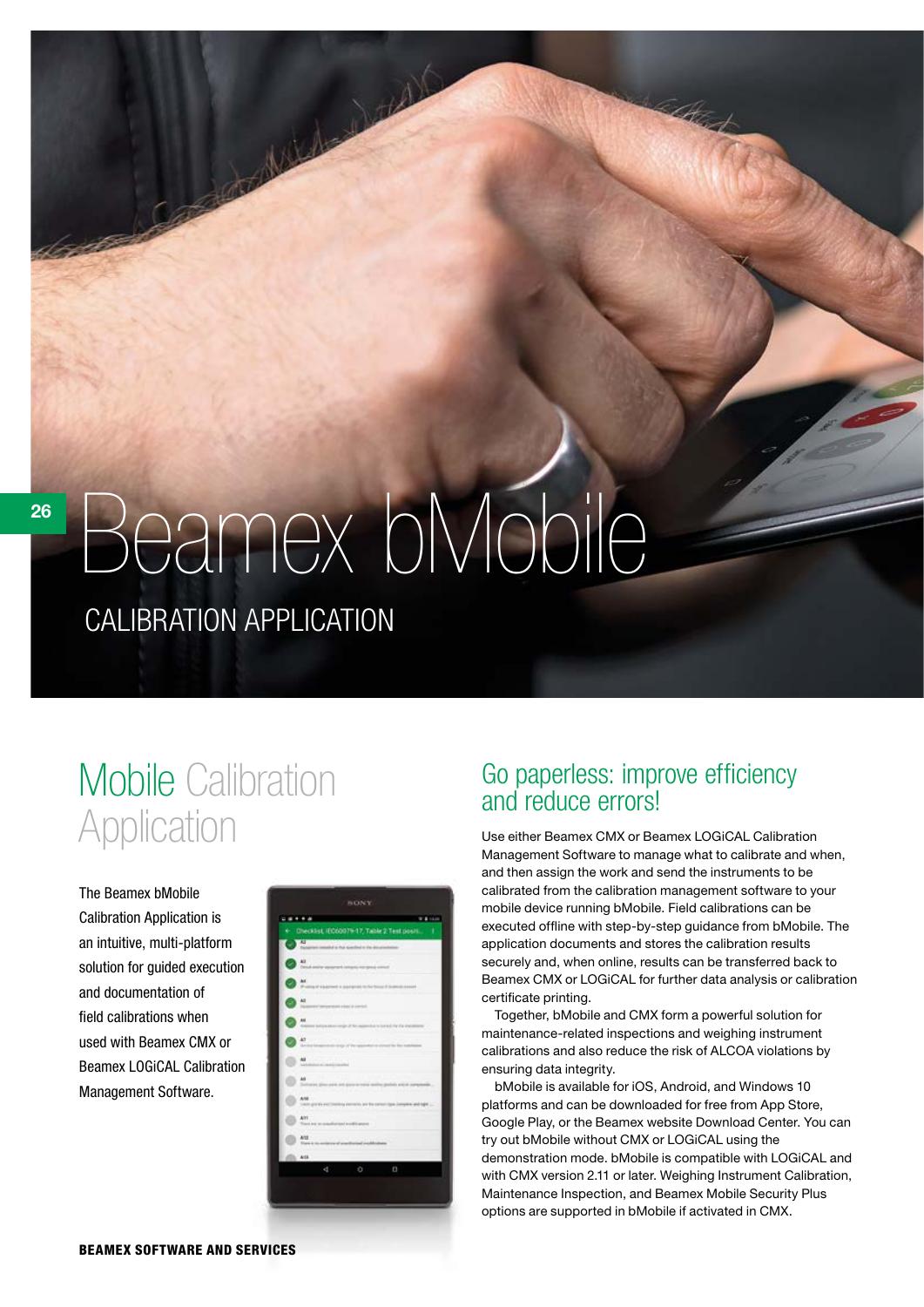

### **Applications**

#### **1.** Calibration of process instruments

Use Beamex CMX or LOGiCAL software to plan and schedule calibrations.

Assign the work and send to a mobile device with the bMobile application.

Use the Beamex bMobile application to execute and document the calibrations of your various process instruments.

Transfer results back to calibration software.

#### 2. Calibration of weighing instruments

Use Beamex CMX software to plan and schedule the calibrations of your weighing instruments.

You can use CMX to document the calibration of your weighing instruments, or you can send the work to a mobile device with bMobile application and use that (off-line) to guide and document the calibrations of weighing instruments. CMX and bMobile include all the different test needed for weighing instrument calibration, such as eccentricity tests, repeatability tests, weighing tests and minimum capability weighing tests.

The functionality is based on standards EURAMET cg-18, OIML: EN 45501 + AC and NIST: Handbook 44 – 2007 (with USP 41 updates).

#### 3. Maintenance inspections

Use Beamex CMX software to plan and schedule the maintenance inspections and make detailed instructions for each inspection.

Assign and send the work from CMX software to a mobile device and you can go to the point of work to perform the inspections. The result is documented to the mobile device and you can upload the results to CMX software once done.

Typical inspections include hazardous area inspections, safety system inspections, building rounds, preventive maintenance checks, HVAC inspections, interlock checks and so on.